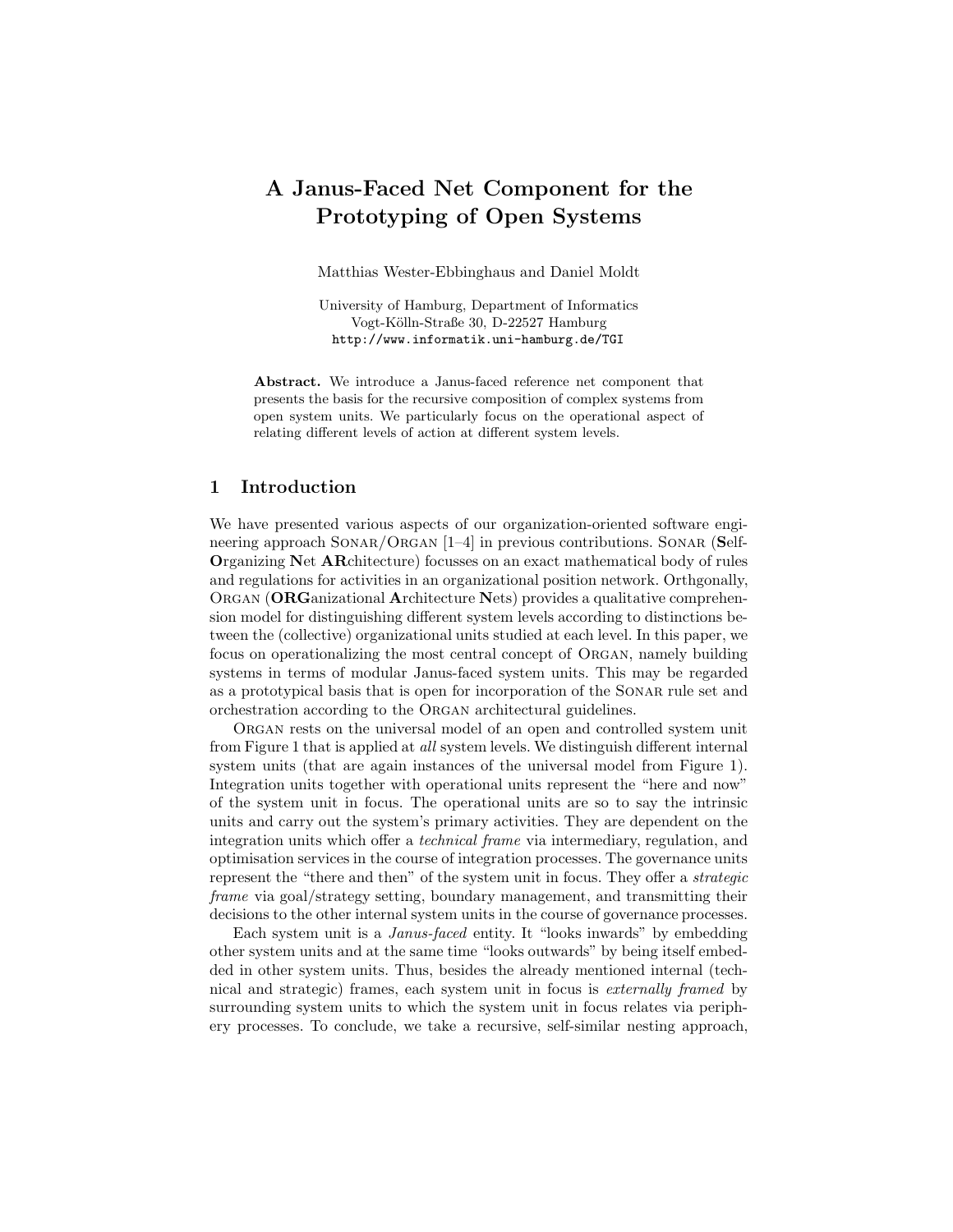

Fig. 1. Universal Model of an Open and Controlled System Unit

borrowed from Koestler's concept of a holon [5] that we extend with a generic reference model for control structures at each level. Thus, we arrive at a modular approach to comprehend systems of systems. Each system part may be regarded under a platform perspective and under a corporate agency perspective. All in all, this provides a conceptual basis to systematically study and implement different modes of coupling, both horizontally and vertically. In particular, we have conceptualised a reference architecture for multi-organization systems that exhibits four system levels: the departmental level, the organizational level, the level of organizational fields and the societal level.

In our previous contributions we have stressed the underlying Petri net semantics (specifically, reference net semantics [6]) of the model from Figure 1. However, the model remains rather abstract and we have omitted any real operationalisation details so far. In this paper, we have a look at one particular aspect of Petri net operationalisation in this context. We leave aside any details concerning a qualitative distinction between different system units and processes, how exactly system processes come into being and the addition, removal, migration or expansion of system units. Instead, we focus on one possible technical realization of relating different levels of action at different system levels with each other. We present a recursive approach that allows us to prototype open systems in a modular way, namely by addressing each system level and system unit in turn. Vertical as well as horizontal ties between system units are established via their inclusion in system processes through customisable generic interfaces.

### 2 Janus-Faced Net Component

Figure 2 displays a reference net component that reduces the various concepts from Figure 1 to internal system units, system processes and internal or periph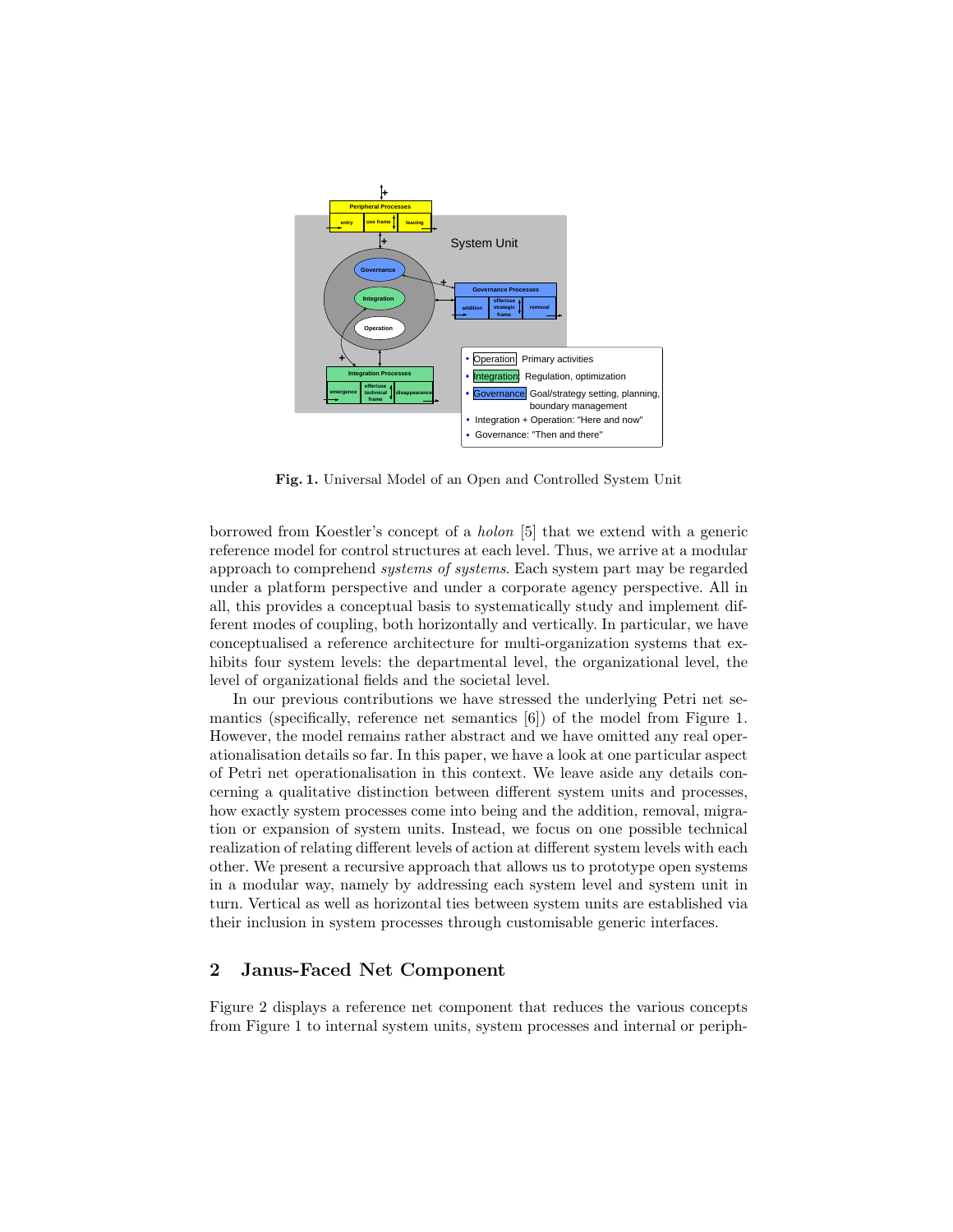eral actions of system units in the course of these processes. The component has the already mentioned Janus-faced character: It "looks inwards" by providing a platform for its embedded system units and at the same time "looks outwards" by being itself embedded inside other enclosing system units.



Fig. 2. Janus-Faced Net Component

Each internal action takes place in the course of some system process (sp) and is carried out by some internal system unit (su). It carries an action identifier (actID) that is unique in the context of the associated process. The corresponding system unit is identified by its address (addr) and is passed the identifier of the process (pID) in whose course the action is carried out. Finally, each action is associated with some data (data).

Peripheral actions are also carried out by internal system units. However, from the perspective of surrounding system units, they are carried out by the system unit in focus as a whole. Thus, we arrive at a technical understanding of collective/corporate action. As an additional argument, peripheral actions are not only associated with an internal system process but also with the corresponding identifier of the system process of the surrounding system unit (pID2).

We first have a look at a simple production process in Figure 3 with only internal actions. It can be read according to the common UML understanding: Places and Transitions on a vertical line represent the life line of some role while places and transitions on a horizontal line represent a message exchange between different role players. As we do not look at process instantiation here, we assume that the process net exists permanently (on the place system processes) and may be used for multiple concrete production scenarios. System unit addresses are associated with process roles and product identifiers dynamically at the first transitions of the corresponding life lines.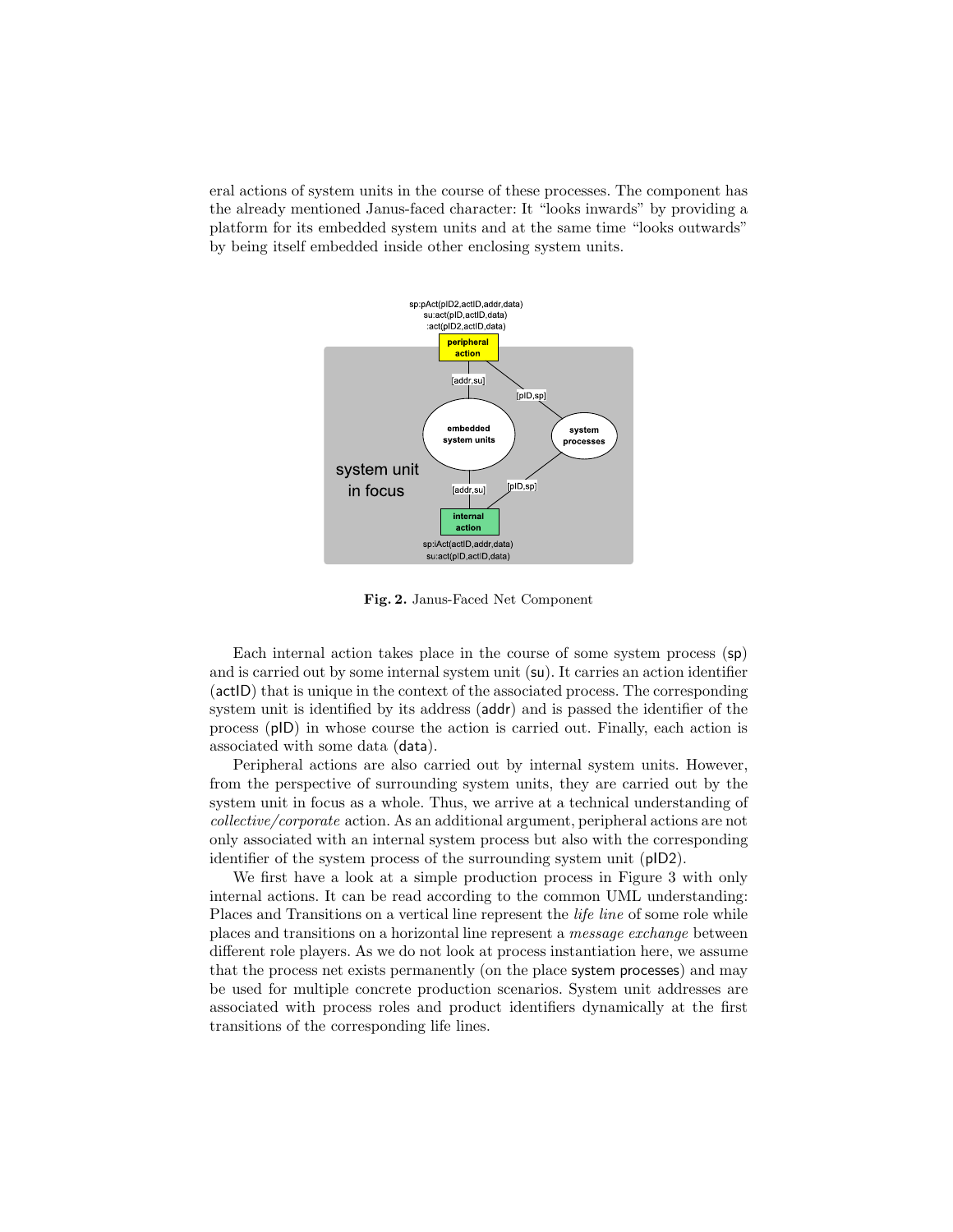

Fig. 3. Simple Production Process

## 3 Open System Prototyping

We now take a look at open systems by extending our modelling from the previous subsection with an additional system level that brings with it a collective level of action as can be seen in Figure 4. We have to decide, which are the atoms



Fig. 4. System with Different Levels of Action

of our system, those parts from which all other activities eventually stem. These atoms are marked in Figure 4 as individuals. As they embed no internal system units themselves, they are not built according to the Janus-faced system unit from Figure 2.

We now have a look at how different levels of action interfere. As an example we take a look at the manager from the production firm that acts in turn on the market. Figure 5 displays how actions of the manager either only take place on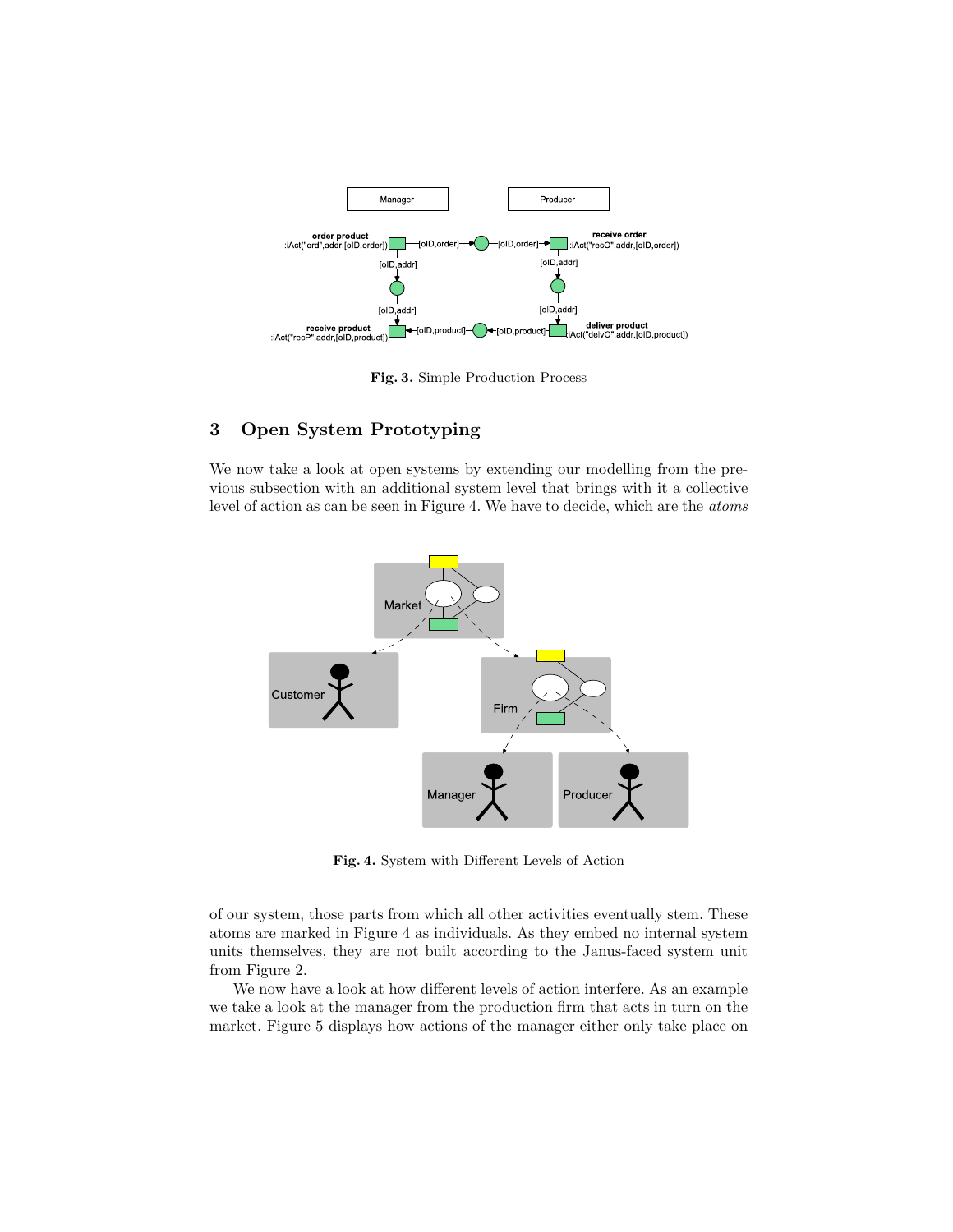the level of the firm or are additionally transformed to collective level actions of the firm itself on the market.



Fig. 5. Interplay between Different Levels of Action

– Step 1: The manager accepts a product order that occurs on the market. The manager accepts on behalf of the firm. Consequently, it acts on two system levels simultaneously: (1) at the firm level where a new production activity is initiated and (2) at the market level where the manager's action is transformed into a collective level action of the firm.